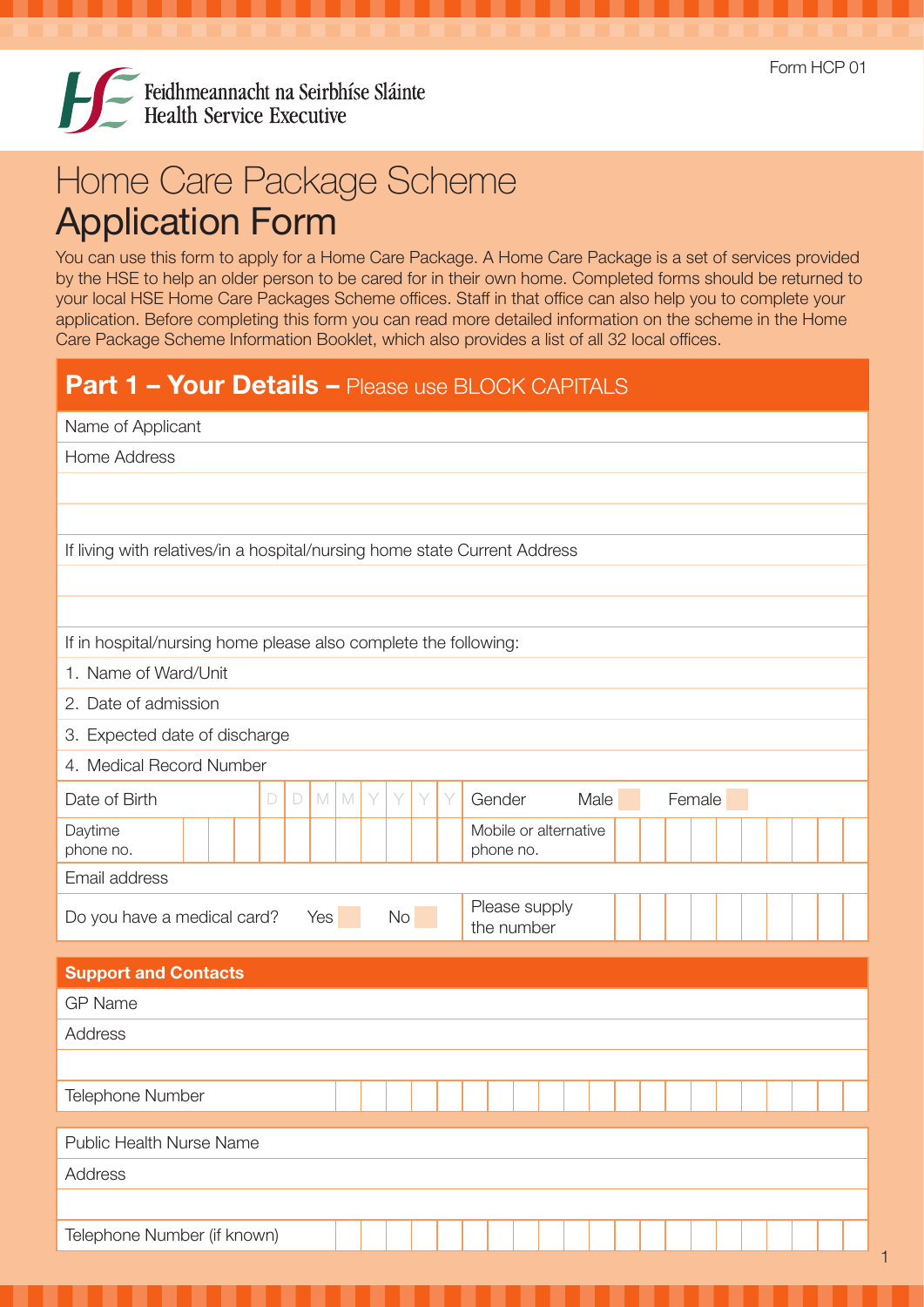| Home Care Package Scheme Application Form |  |
|-------------------------------------------|--|
|-------------------------------------------|--|

| Family Member Contact Name                                      |  |  |  |  |  |  |  |  |  |  |  |  |  |  |  |
|-----------------------------------------------------------------|--|--|--|--|--|--|--|--|--|--|--|--|--|--|--|
| Address                                                         |  |  |  |  |  |  |  |  |  |  |  |  |  |  |  |
|                                                                 |  |  |  |  |  |  |  |  |  |  |  |  |  |  |  |
| <b>Telephone Number</b>                                         |  |  |  |  |  |  |  |  |  |  |  |  |  |  |  |
|                                                                 |  |  |  |  |  |  |  |  |  |  |  |  |  |  |  |
| <b>Relationship to applicant</b>                                |  |  |  |  |  |  |  |  |  |  |  |  |  |  |  |
| Who will help you make arrangements for your Home Care Package? |  |  |  |  |  |  |  |  |  |  |  |  |  |  |  |

Name & Telephone Number

Relationship to applicant

## Department of Social Protection supports

|        |  | Is Carers Allowance/Carers Benefit/Respite Care Grant currently being paid to someone to care for you? |  |  |  |  |  |
|--------|--|--------------------------------------------------------------------------------------------------------|--|--|--|--|--|
| Yes No |  |                                                                                                        |  |  |  |  |  |

If yes please state - Type of payment(s)

Name of person receiving the payment

Address of person receiving payment

Does this person live with you at your current address? Yes No

Contact telephone number of person receiving payment

If no allowances are being paid, it may be that your carer should apply for one of these supports. More information is available from the Department of Social Protection. Social Welfare Services Office, Government Buildings, Ballinalee Road, Longford Tel: (043) 334 0000 Locall: 1890 927 770 www.welfare.ie.

## Part 2 – Application for Home Care Package

I wish to apply for Home Care Package under the Home Care Package Scheme. I understand that this application is for additional care in the home and if my care needs can be met from regular community services, then I may not receive the Home Care Package at this time.

As part of this application I understand that the HSE will make arrangements for a Care Needs Assessment to be undertaken. Any organisation with information relevant to my care needs may provide the HSE with this information. The content of the Care Needs Assessment report may be provided to, or shared with, relevant health professionals, if required.

The signature below indicates consent to this access.

The HSE will treat all information and personal data provided to them as confidential. The HSE will only disclose information or personal data to other people or bodies according to the law.

I am aware that I must report to the HSE, within 10 working days, any changes in my circumstances which may affect my entitlement to a Home Care Package i.e. admission to hospital, availing of respite care or a period away from home to stay with family member, able to manage at home without supports.

I confirm that I have read and understood this application form. I have read the statement above and I say that the information given by me on this form is correct to the best of my knowledge and belief.

| nea.<br>ت. | Date<br>----- | $\sim$<br><b>Service</b> | $\sim$ |  |  |  |
|------------|---------------|--------------------------|--------|--|--|--|
|            |               |                          |        |  |  |  |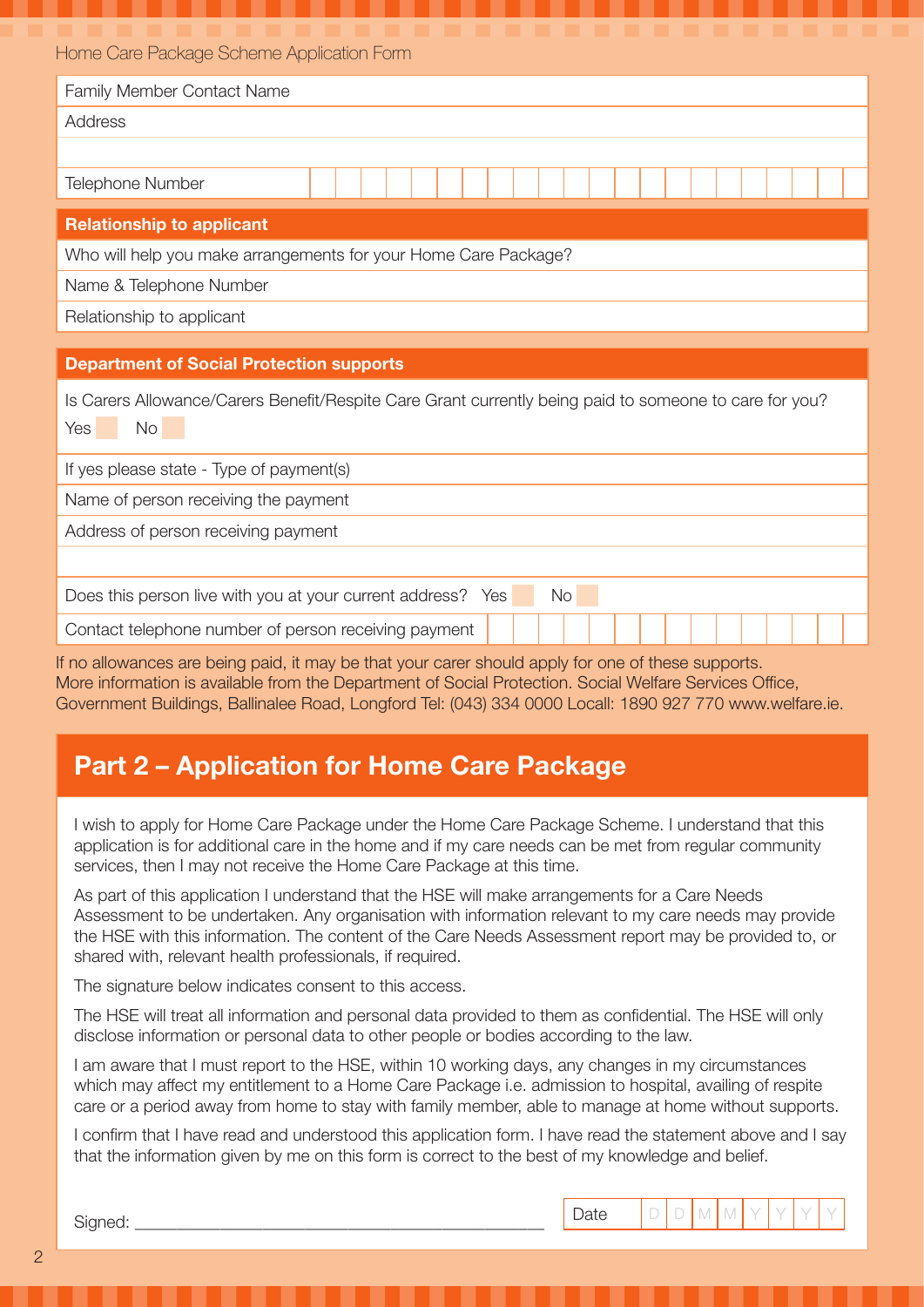| Part 3 – To be completed only where the person who may<br>need a Home Care Package is unable to sign this application                                                                                                                                         |  |  |  |  |  |  |  |  |  |
|---------------------------------------------------------------------------------------------------------------------------------------------------------------------------------------------------------------------------------------------------------------|--|--|--|--|--|--|--|--|--|
| who it appears may need a Home Care Package and is unable to<br>make the application on his/her own behalf due to _______________________________                                                                                                             |  |  |  |  |  |  |  |  |  |
| I have informed him/her that this application is being made.                                                                                                                                                                                                  |  |  |  |  |  |  |  |  |  |
| Name in Block Letters                                                                                                                                                                                                                                         |  |  |  |  |  |  |  |  |  |
| Address                                                                                                                                                                                                                                                       |  |  |  |  |  |  |  |  |  |
| $D$ $M$ $M$ $Y$ $Y$<br><b>Phone Number</b><br>$\Box$<br>Date                                                                                                                                                                                                  |  |  |  |  |  |  |  |  |  |
| Relationship to Applicant:                                                                                                                                                                                                                                    |  |  |  |  |  |  |  |  |  |
| If this application/referral is being made by anyone other than the client or his/her representative please<br>tick the appropriate box below                                                                                                                 |  |  |  |  |  |  |  |  |  |
| 1. SOURCE OF REFERRAL (PLEASE TICK):                                                                                                                                                                                                                          |  |  |  |  |  |  |  |  |  |
| <b>Community Hospital</b><br>Acute Hospital<br>GP                                                                                                                                                                                                             |  |  |  |  |  |  |  |  |  |
| Mental Health Unit<br>Community<br>Nursing Home                                                                                                                                                                                                               |  |  |  |  |  |  |  |  |  |
|                                                                                                                                                                                                                                                               |  |  |  |  |  |  |  |  |  |
| Name of Location                                                                                                                                                                                                                                              |  |  |  |  |  |  |  |  |  |
| Date of Referral<br>M<br>M<br>$\Box$<br>D                                                                                                                                                                                                                     |  |  |  |  |  |  |  |  |  |
| To comply with data protection legislation the HSE wishes to advise that information supplied in this form<br>will be recorded on a computer system.<br>Completed forms should be returned to your local HSE Home Care Packages Scheme offices. Staff in that |  |  |  |  |  |  |  |  |  |
| office can also help you to complete your application.                                                                                                                                                                                                        |  |  |  |  |  |  |  |  |  |
| If you have a comment, compliment or complaint about any aspect of the Home Care Package scheme,<br>please contact the HSE. You can do so in the following ways:                                                                                              |  |  |  |  |  |  |  |  |  |
| Ring - LoCall 1890 424 555: Your call will be answered by a staff member from HSE Consumer Affairs.<br>u.                                                                                                                                                     |  |  |  |  |  |  |  |  |  |
| Talk to any member of HSE staff, service manager or complaints officer by contacting<br>п<br>the local health office.                                                                                                                                         |  |  |  |  |  |  |  |  |  |
| Complete and submit the HSE's 'Your Service, Your Say' comment card.<br>٠                                                                                                                                                                                     |  |  |  |  |  |  |  |  |  |
| Staff can help you put your complaint in writing, if you require assistance.<br>٠                                                                                                                                                                             |  |  |  |  |  |  |  |  |  |
| E-mail yoursay@hse.ie with your feedback.<br>O,                                                                                                                                                                                                               |  |  |  |  |  |  |  |  |  |
| Send a letter or fax to any HSE location. Staff can help you put your complaint in writing,<br>if you require assistance.                                                                                                                                     |  |  |  |  |  |  |  |  |  |